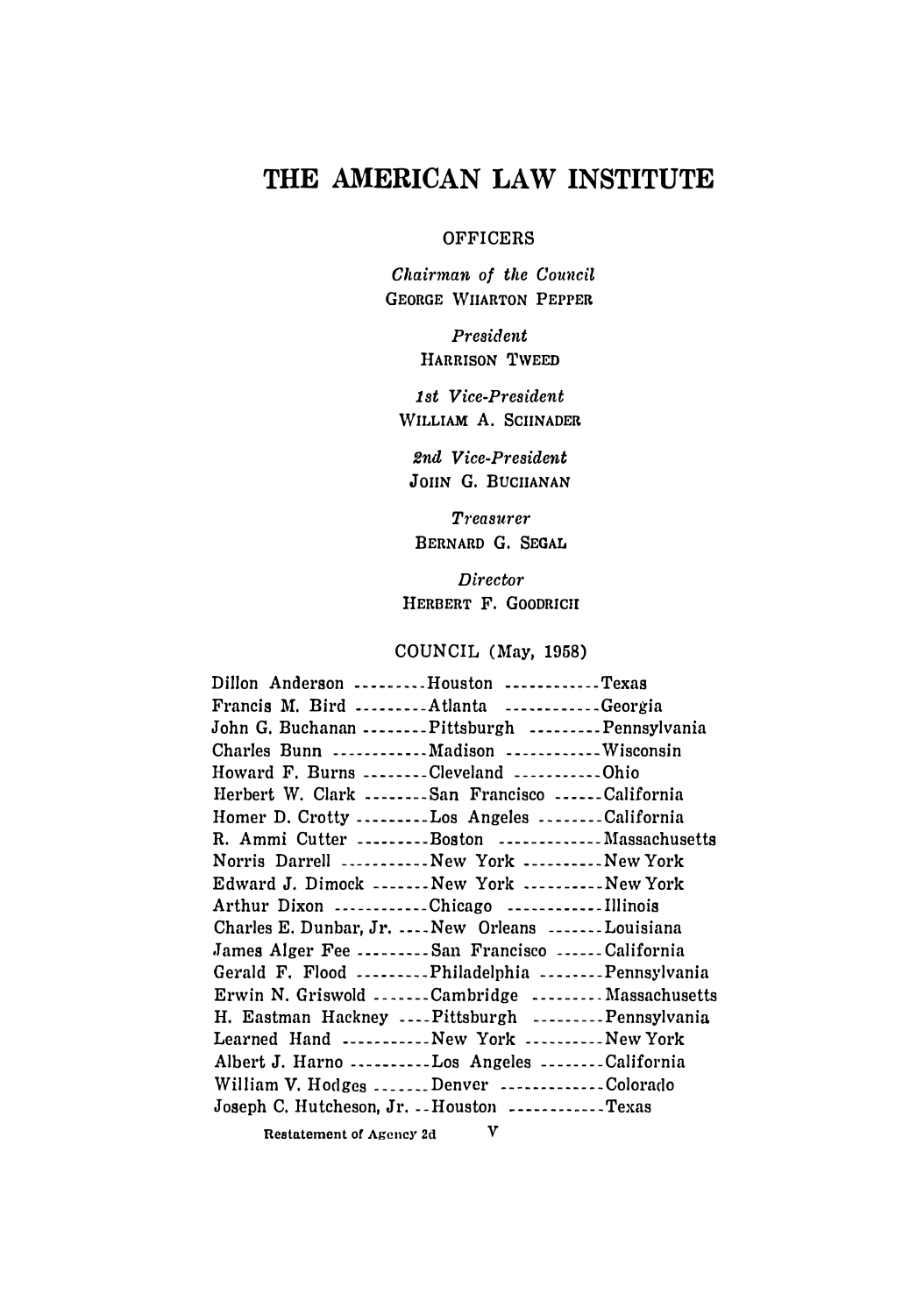## **THE AMERICAN LAW INSTITUTE**

 $\mathbf{A}^{\mathcal{A}}$ 

**COUNCIL (May, 1958)-Continued** 

| Laurance M. Hyde Jefferson City  Missouri                        |
|------------------------------------------------------------------|
| William J. Jameson Billings Montana                              |
| Joseph F. Johnston Birmingham Alabama                            |
| Monte M. Lemann New Orleans Louisiana                            |
| William L. Marbury  Baltimore  Maryland                          |
| Robert N. Miller ---------Washington -------District of Columbia |
| George Wharton Pepper Philadelphia Pennsylvania                  |
| Timothy N. Pfeiffer New York New York                            |
| Frederick D. G. Ribble --- Charlottesville ------ Virginia       |
| Eugene V. Rostow New Haven Connecticut                           |
| William A. Schnader Philadelphia Pennsylvania                    |
| Bernard G. Segal Philadelphia Pennsylvania                       |
| Henry Upson Sims  Birmingham Alabama<br>(Emeritus)               |
| Eugene B. Strassburger - Pittsburgh ---------Pennsylvania        |
| Floyd E. Thompson Chicago Illinois                               |
| Harrison Tweed New York New York                                 |
| Cornelius W. Wickersham - New York ----------New York            |
| Raymond S. Wilkins Boston Massachusetts                          |
| Charles H. Willard  New York  New York                           |
| Laurens Williams Washington District of Columbia                 |
| Charles E. Wyzanski, Jr. . Boston  Massachusetts                 |

**Executive Offices, The American Law I,1stitute 133 S. 36th Street, Philadelphia 4, Pa.**